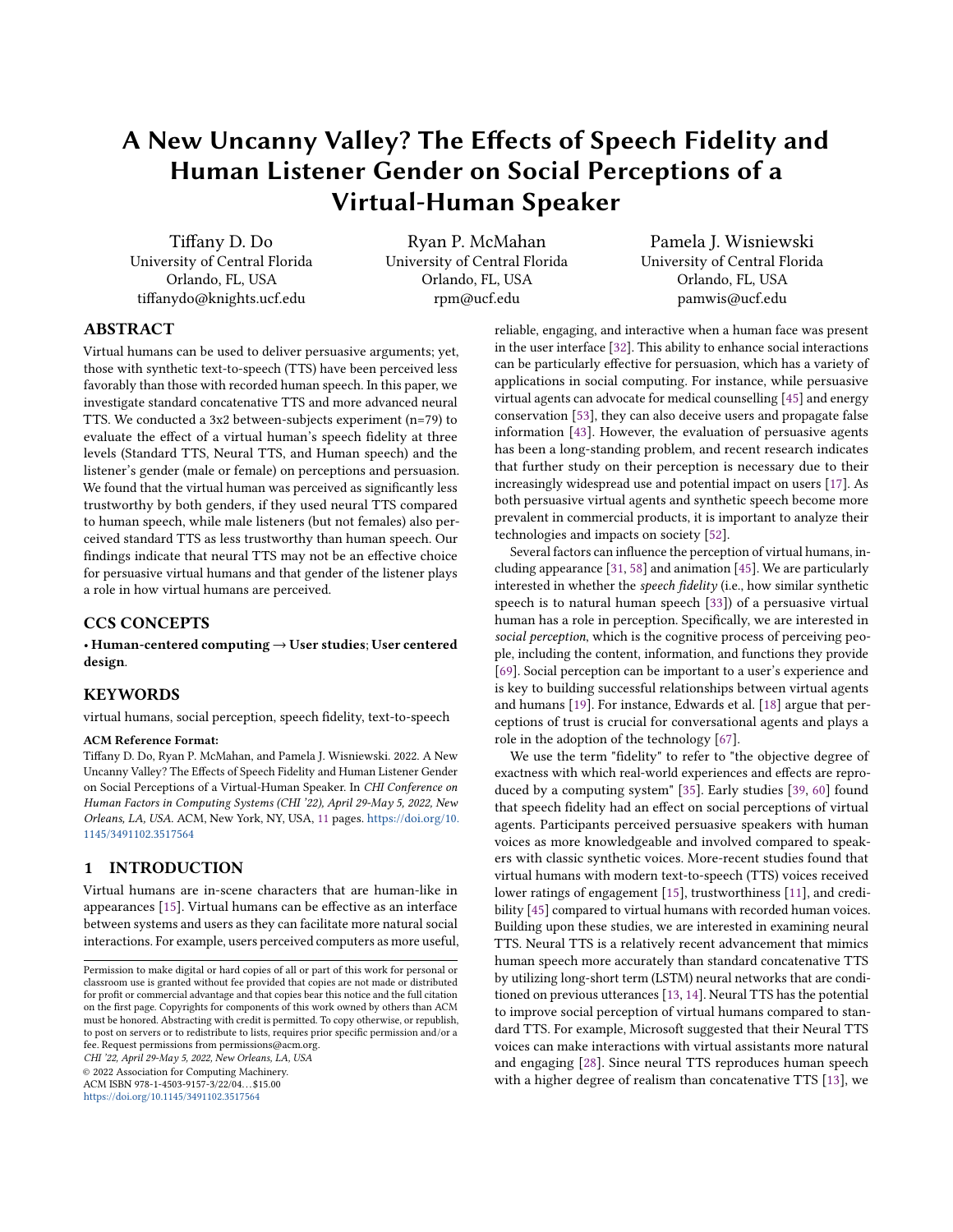consider it as a higher fdelity option for speech synthesis. However, it is important to consider whether improved fdelity has an efect on social perceptions. In a 2019 review on the state of speech in human-computing interaction (HCI), Clark et al. [\[12\]](#page-8-15) noted that is necessary to investigate newer technologies, including neural TTS, to determine the extent to which earlier research can be applied to current interactions.

We also examine the efects of the listener's gender as recent work indicates that it may have an effect on perception of a persuasive agent [\[30\]](#page-8-16). Although early work found that there was no interaction between listener gender and speech fdelity [\[39\]](#page-8-10), it is important to determine if older speech research applies to newer speech technologies [\[12,](#page-8-15) [56\]](#page-9-6). Furthermore, recent research indicates that the gender of a user can infuence perceptions such as engagement, acceptance, and trust in technologies, but has been in-sufficiently studied [\[48\]](#page-9-7). Hence, we decided to investigate whether listener gender has any signifcant interactions with the speech fdelity of persuasive virtual humans. Through this research, we answer the following research questions regarding the speech of virtual humans:

- RQ1: How does higher fdelity TTS afect social perceptions of a persuasive virtual human speaker?
- RQ2: Does the listener's gender interact with speech fdelity to afect social perceptions of a persuasive virtual human speaker?

In order to investigate these questions, we conducted a 3 x 2 between-subjects experiment. We compared a modern concatenative TTS voice (Standard TTS), a neural version of the same synthetic voice (Neural TTS), and a recorded human voice (Human speech). This paper makes two primary contributions:

- (1) We show that higher fdelity TTS does not improve perceptions of a persuasive virtual human, and may even negatively afect perceptions across listener genders. We hypothesize that this may be due to the "uncanny valley" effect [\[38\]](#page-8-17).
- (2) We show that listener gender interacts with speech fdelity, which did not occur with older TTS. Male listeners rated both synthetic speech conditions as signifcantly less trustworthy than the human speech condition, while female listeners had no signifcant diferences across all speech conditions.

## 2 RELATED WORK

## 2.1 Interacting with Persuasive Agents

The ability to change a listener's attitude (i.e., persuasion) can be a powerful efect in human-centered computing. Fogg [\[20\]](#page-8-18) discussed the uses of persuasive computing and described how persuasive technology can be leveraged across multiple domains. For example, previous research has found that a persuasive virtual human has potential in medical applications [\[2,](#page-7-0) [45\]](#page-8-2) and environmental applications [\[53\]](#page-9-0). Petty and Cacioppo's model of persuasion [\[47\]](#page-9-8) has been particularly infuential on theories of social infuence [\[65\]](#page-9-9) and has been used in many persuasive studies (c.f., [\[55,](#page-9-10) [61,](#page-9-11) [68\]](#page-9-12)). Petty and Cacioppo described the path to persuasion as the thoughtful consideration of arguments central to the issue. Dubiel et al. [\[17\]](#page-8-4) note that the study of persuasive agents has been a long-standing problem, and has mostly focused on text rather than speech. However, they

argue that more research is necessary on the use of synthetic voices in persuasive agents due to their increasingly widespread use.

We focus on embodied virtual agents due to their potential to enhance social interactions and perceptions and increasingly widespread use [\[62\]](#page-9-13). Roubroeks et al. [\[53\]](#page-9-0) found that a persuasive virtual agent's social agency (i.e., social presence) increases psychological reactance. Prior work found that the visual presence of human-like faces and animated agents elicit stronger social responses from users and guide social perceptions [\[10,](#page-8-19) [62\]](#page-9-13). Social perceptions, such as perceptions of trust and credibility, can be important for persuasive applications in particular. For example, although users can be persuaded by the logic of an argument, they may have unfavorable perceptions towards the message [\[39\]](#page-8-10) or the speaker [\[60\]](#page-9-5). These social perceptions can infuence a user's experience. Edwards and Sanoubari [\[18\]](#page-8-8) note that trust is especially important for persuasive conversational agents, and ultimately plays a role in the adoption or extinction of the technology [\[67\]](#page-9-4). Additionally, social perceptions can enhance general experiences. For instance, a more positive social perception of a virtual counsellor's intimacy can enhance patient outcomes [\[49\]](#page-9-14).

Persuasive virtual humans can be afected by diferent design factors such as appearance [\[31,](#page-8-5) [58,](#page-9-2) [72\]](#page-9-15), gender [\[71\]](#page-9-16), and behavior. For instance, multiple studies have indicated that the attractiveness of a virtual human can afect persuasion [\[31,](#page-8-5) [58\]](#page-9-2). Additionally, Guadagno et al. [\[22\]](#page-8-20) noted that virtual humans with high behavioral realism (i.e., natural animations) were more infuential than those with low behavioral realism. Parmar et al. [\[45\]](#page-8-2) found that too much animation may be distracting from a persuasive message. We build upon these prior works by replicating their robust methodological designs to study social perceptions in the context of persuasive virtual humans. We extend beyond these works by examining the infuence of speech fdelity, as discussed in the next section.

## 2.2 Virtual Humans and Speech Fidelity

Speech quality is an important aspect when designing persuasive virtual humans. For example, a virtual human's speech quality can have implications on social perceptions of the speaker. Studies investigating the efects of speech fdelity on social perceptions have shown mixed results. Early studies [\[21,](#page-8-21) [42\]](#page-8-22) indicated that users disliked inconsistencies between face and voice (e.g., users disliked a virtual avatar with a human voice or a human with a synthetic voice). On the other hand, a more recent study by Cabral et al. [\[9\]](#page-8-23) revealed that participants considered both a synthetic voice and human voice to be consistent with a virtual character. In early studies using early synthetic voice engines, Mullennix et al. [\[39\]](#page-8-10) and Stern et al. [\[60\]](#page-9-5) found that speech fdelity did not have a signifcant efect on persuasion or perceptions of an argument. However, both studies found that speech fidelity had a significant effect on perceptions of the speaker, where speakers with human voices were perceived more favorably (e.g., knowledgeable, truthful, involved) than speakers with synthetic voices. TTS technology has considerably improved in the last few decades since these seminal studies were conducted. Our work builds upon Mullennix et al.'s [\[39\]](#page-8-10) and Stern et al.'s [\[60\]](#page-9-5) early work, which compared early concatenative synthetic speech and human speech. A notable diference, however,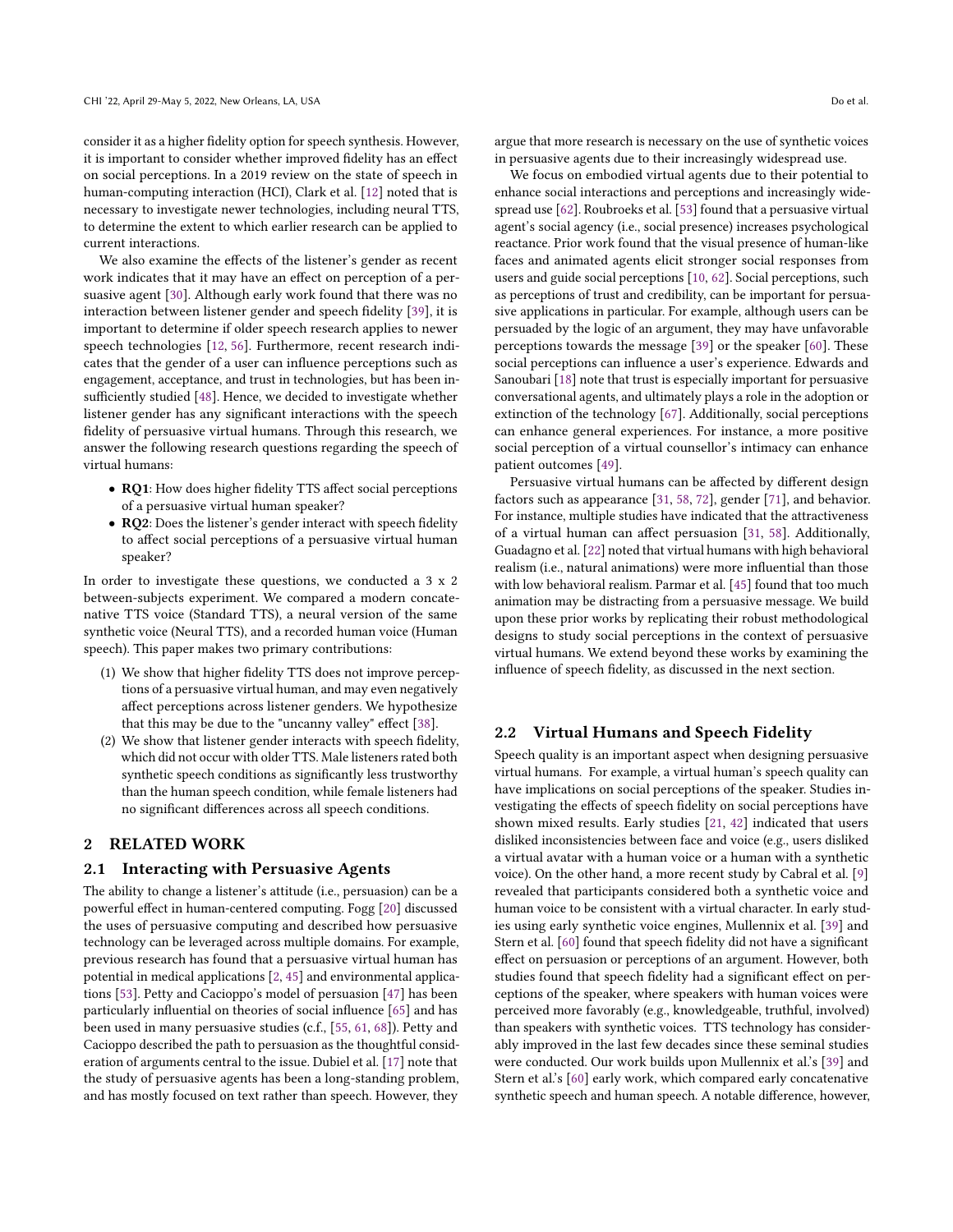is that we compare modern concatenative speech technology as well as state-of-the-art in neural TTS.

Recent studies have investigated the perception of virtual humans with modern TTS voice engines. For instance, Craig and Schroeder's [\[15\]](#page-8-0) suggested that the negative effect of synthetic speech in educational virtual humans may need to be re-evaluated due to improvements in software. Chiou et al. However, [\[11\]](#page-8-11) found that even modern concatenative TTS negatively afected trust and other perceptions of an educational virtual human. Similarly, Parmar et al. [\[45\]](#page-8-2) investigated the role of a persuasive virtual human's speech using a modern TTS voice engine. Although they found no diference in attitude change (i.e., persuasion), they found that there was a signifcant main efect of voice for social perceptions such as trust, general satisfaction, and ratings of credibility. Much like these studies, we also compared a modern synthetic voice to a human voice. However, unlike these studies, we also evaluated neural synthetic TTS, in addition to standard concatenative TTS.

There are several reasons why virtual humans with synthetic speech may be perceived less positively than those with human speech. For example, Ardnt et al. [\[5\]](#page-8-24) found that low-quality TTS causes higher mental load compared to high-quality TTS and suggested that synthetic speech quality may afect listening comprehension. Additionally, although current commercial TTS models (e.g., Azure, Cerence) can emulate speaking styles (i.e., neutral, newscaster), they are unable to synthesize high-fdelity emotion or prosody [\[8\]](#page-8-25), which can cause participants to feel uneasy. For example, Abdulrahman et al. [\[1\]](#page-7-1) found that a virtual human with TTS was perceived as more eerie than one with human speech. Furthermore, there may be infuences of popular culture, such as flms and television shows. Humphry and Chesher [\[29\]](#page-8-26) argue that the portrayal of characters with "robotic" voices in popular culture may have caused people to perceive artifcial voices as "dangerous" or "menacing".

## 2.3 Gender Efects of the Listener and Agent

While early research found that both the gender of a persuasive agent and the listener signifcantly afected perceptions [\[39,](#page-8-10) [68\]](#page-9-12), recent research argues that gender stereotypes of virtual agents and synthetic voices are no longer as efective as previously assumed [\[41,](#page-8-27) [50\]](#page-9-17). Furthermore, more recent research indicates that while a persuasive virtual agent's gender has no signifcant efects on persuasion or perception, the gender of the listener afects perceptions of the persuasive agent [\[30\]](#page-8-16). Thus, we were motivated to investigate listener gender to determine if it interacts with higher fdelity speech technologies. Although Mullennix et al. [\[39\]](#page-8-10) did not fnd any interaction efects between speech fdelity (human or synthetic) and listener gender, they investigated speech engines developed in the 1990s, and early results may not apply to current interactions with improved speech technology [\[52\]](#page-9-1).

## 2.4 Neural Text to Speech

Neural TTS has recently gained attention as a method of creating realistic sounding synthetic voices in contrast with standard concatenative synthetic voices. Coto-Jimenez and Goddard-Close [\[14\]](#page-8-13) noted that using deep neural networks as a postfltering step can create models that more accurately mimic human voices. In 2017, Arik et al. [\[4\]](#page-8-28) released a breakthrough system that utilized deep neural networks to create real-time neural TTS. Although standard concatenative TTS voices have been commercially available for several decades, Microsoft only released their commercially available neural TTS voices in 2018 [\[28\]](#page-8-14), while Amazon introduced neural TTS voices in AWS Polly in 2019 [\[57\]](#page-9-18). Neural TTS has the potential to improve user experience. For example, Microsoft claimed that their neural TTS voices reduce listening fatigue and sound more realistic than standard synthetic voices. Additionally, they suggested that neural TTS can make interactions with virtual assistants more natural and engaging [\[28\]](#page-8-14).

The perception of neural TTS has seen recent interest in research. Cohn and Zellou [\[13\]](#page-8-12) compared neural TTS voices to standard concatenative TTS voices. They found that the TTS voices were perceived as more human-like, natural, and familiar than standard TTS. These results reveal that neural TTS is perceived as closer to human speech than standard TTS and provide compelling reasons to further investigate the perception of neural TTS. We are particularly interested in the use of neural TTS in virtual humans to determine if it can improve social perceptions of virtual humans with synthetic speech. We build upon this work by using the same TTS voices that Cohn and Zellou investigated within the context of persuasive virtual humans. Since previous work has shown that higher fdelity speech causes a virtual human to be perceived more favorably than lower fdelity speech, we were motivated to investigate neural TTS as a higher fdelity TTS option.

## 3 METHODS

We conducted a 3 x 2 between-subjects experiment to evaluate the efects of a female virtual human's speech fdelity at three levels (Standard TTS, Neural TTS, and Human speech) and the human listener's gender at two levels (male or female) on persuasion and perception of the speaker, message, argument, and voice. We had one participant who self-identifed as non-binary; therefore, we we did not have enough power to include this person in our statistical analyses regarding gender diferences but followed best practices of presenting disaggregate data by gender (i.e., descriptive statistics) [\[63\]](#page-9-19) and to be inclusive of all genders [\[59\]](#page-9-20). We intended to replicate the methods of previous experiments that focused on persuasion [\[39,](#page-8-10) [60,](#page-9-5) [68\]](#page-9-12) by using the same source material for our stimulus argument, questionnaires to measure persuasion and social perception ratings, and methodologies for analysis. Our study was conducted between-subjects since we are investigating persuasive agents using the same argument. Each participant listens to the argument once and then provides opinions on their attitude towards the topic and the speaker.

## 3.1 Research Hypotheses

We proposed the following hypotheses regarding the speech of a female virtual human:

• H1 (Social Perceptions of the Speaker): The Neural TTS condition will have more favorable ratings of the speaker (i.e., competence, trustworthiness, and assertiveness) than the Standard TTS condition, considering prior results indicating that Neural TTS voices are perceived as more human-like, natural, and familiar [\[13\]](#page-8-12).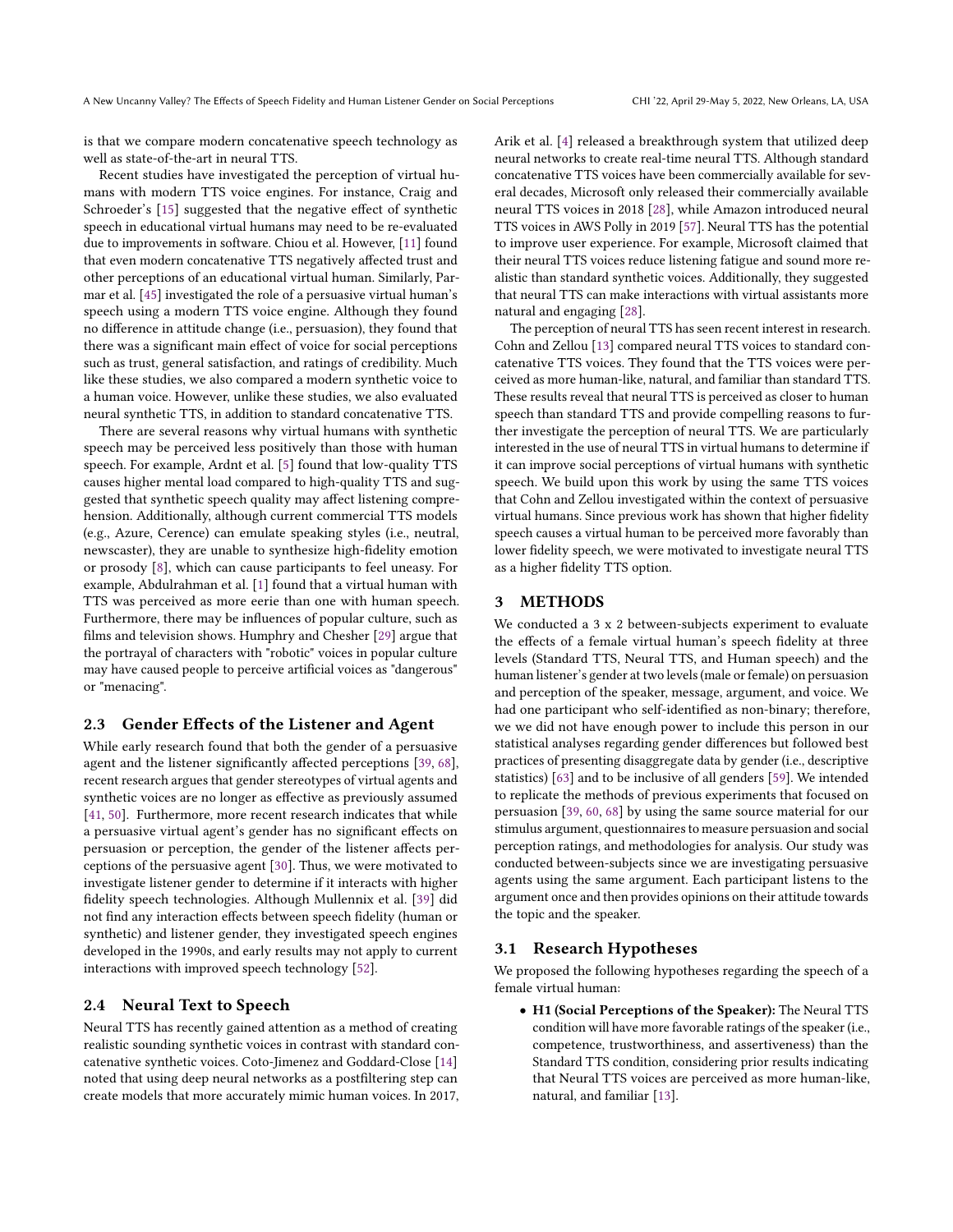• H2 (Listener gender): Male listeners will report less favorable ratings of the speaker, considering prior results indicating that men may perceive persuasive virtual humans more negatively [\[30\]](#page-8-16) than women. Gender of the listener will not interact with speech fdelity to afect social perception measures, considering early results indicating that listener gender does not interact with speech fdelity [\[39\]](#page-8-10).

## 3.2 Dependent Variables

3.2.1 Degree of Persuasion. We measured the degree of persuasion (i.e. attitude change) using pre- and post-tests, which assess attitudes on four topics: tuition raises, senior comprehensive exams, animal rights, and the environment. The target topic was senior comprehensive exams, while the other three were distractor topics. The pre- and post-tests consisted of 12 statements that measured attitude on these four topics using a 7-point Likert scale (Strongly Disagree to Strongly Agree). The mean score of each topic was combined for each participant to measure their overall attitude toward each topic. These statements can be found in Appendix A.

3.2.2 Social Perceptions. We also replicated the social perception measures of prior studies investigating persuasive speakers [\[39,](#page-8-10) [60,](#page-9-5) [68\]](#page-9-12). We measured social perceptions of the speaker, message, voice, and argument using numerical scale questionnaires. These questionnaires consisted of numerical scale items that placed favorable perceptions (e.g., competent, honest, intelligent) on one anchor and unfavorable perceptions (e.g., incompetent, dishonest, unintelligent) on the opposite anchor. Unlike the other perception questionnaires, the questionnaire for perception of the voice did not have favorable and unfavorable anchors and is meant to provide insights on noticeable auditory diferences between voices that can afect perception [\[39,](#page-8-10) [60\]](#page-9-5). The anchors for all social perception questionnaires are displayed in Appendix B.

## 3.3 Stimulus Materials

<span id="page-3-0"></span>

## Figure 1: An image of the female virtual human speaker used in our study of speech fdelity and listener gender.

Participants listened to a persuasive message, sourced from Petty and Cacioppo [\[46\]](#page-9-21), that was designed to change their attitude in favor of university-wide senior comprehensive exams. The message was approximately 2 minutes and 20 seconds long for all conditions. For our speech fdelity levels, we used a modern concatenative TTS voice (Standard TTS), a neural version of the same

TTS voice (Neural TTS), and a recorded human voice (Human). Since our participants were recruited from universities within the United States, our synthetic voices were the Joanna voices from Amazon Web Services (AWS) Polly [\[3\]](#page-7-2), which use a standard American accent. We chose this voice because the majority of virtual assistants use female voices that are localized to the region [\[29\]](#page-8-26). Additionally AWS Polly is one of the most well-known TTS services for developers [\[51\]](#page-9-22) and has seen widespread use in recent research (e.g., [\[13,](#page-8-12) [16,](#page-8-29) [70\]](#page-9-23)). Samples of all voices used can be found at: [youtu.be/m6RSxaCYmpk.](http://youtu.be/m6RSxaCYmpk)

The recorded human voice had a standard American accent, which was recorded using a high-defnition condenser microphone. Our recorded human speech had faint white noise due to non-studio recording conditions. We added the same white noise generated by the microphone to both synthetic speech recordings to avoid the potential confound. Participants were instructed to use headphones for the entirety of the experiment. The speaker was a female virtual human that was animated using Holotech's FaceRig software [\[27\]](#page-8-30). We used a female virtual human due to our investigation of female speech. Our study specifcally focuses on female speech because the majority of virtual assistants use female personas [\[34\]](#page-8-31) We used the model "Jane", which is a pre-set avatar modelled after an average Caucasian human female. To ensure behavioural realism, we used the default settings for idle movement, which included animations, such as blinking and breathing, that were designed to mimic natural idle movement. All three message conditions (Standard TTS, Neural TTS, and Human) were lip-synced using FaceRig's audio based lipsync, which tracks phenomes from sound input and translates them into atomic animations [\[26\]](#page-8-32). Our model and environment can be seen in Figure [1.](#page-3-0)

## 3.4 Procedure

The following procedure was reviewed and approved by our university Institutional Review Board (IRB). The study consisted of one online Qualtrics survey that lasted approximately 15 minutes. Each participant completed a background survey that captured their demographics, gender, education, and technology experience. Afterwards, they completed the pre-test that measured their attitude on four topics. Participants were then randomly assigned to one of three conditions of speech fdelity and watched a video of the virtual speaker that delivered the persuasive message. Condition assignment was controlled by gender such that the diferent genders were evenly distributed across conditions. Finally, participants completed the post-test and questionnaires regarding their perception of the speaker, argument, message, and voice.

#### 3.5 Participants

Participants were recruited through listservs from universities in the United States. An a priori power analysis based on the work by Mullenix et al. [\[39\]](#page-8-10) indicated that at least 52 participants would be required to detect diferences between synthetic female and human female speech. Due to the online nature of our procedure, our survey was completed by more male participants early on than female participants, but we kept recruitment open until we were able to balance male and female participants for all three conditions.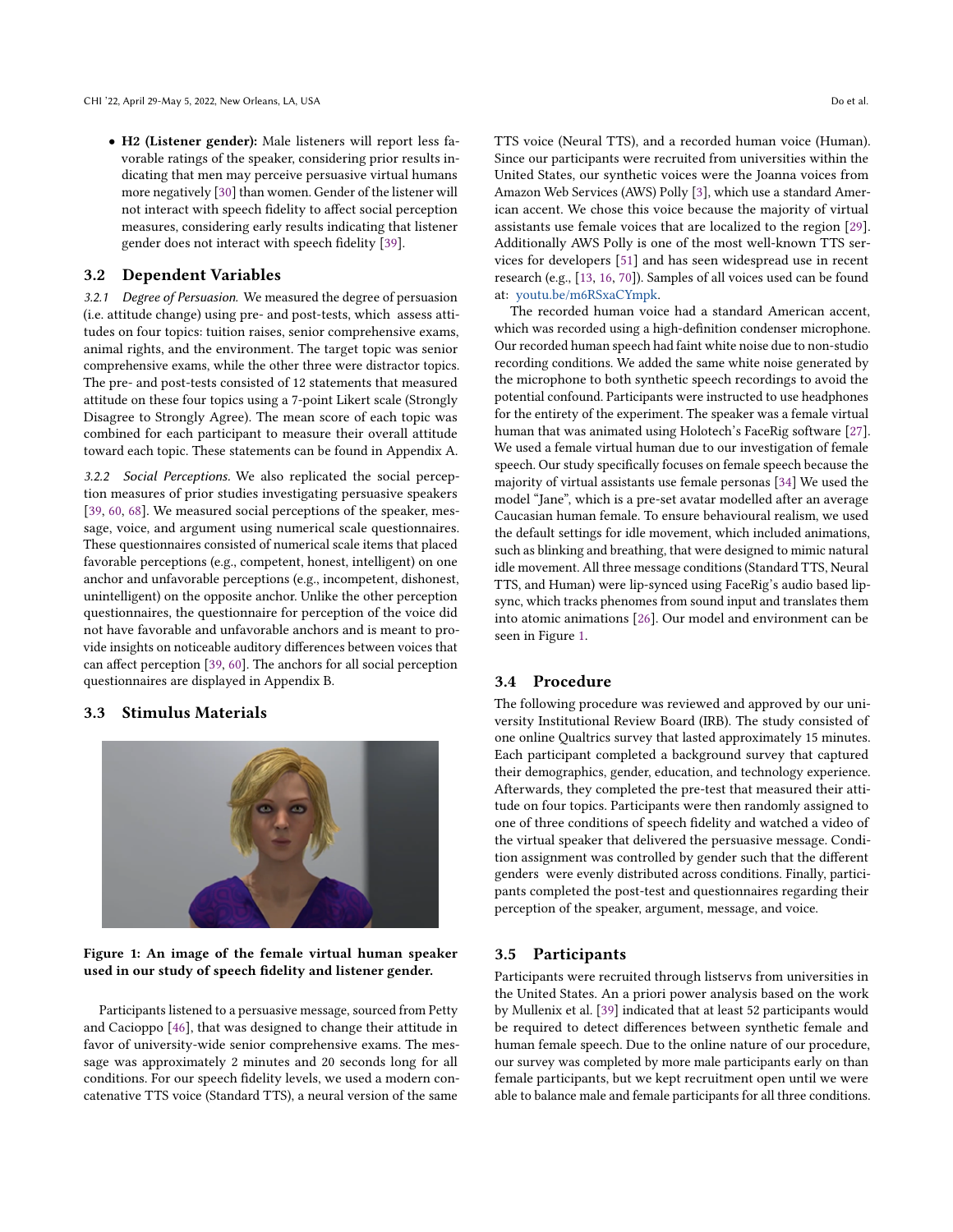As a result, a total of 79 participants (39 male, 39 female, 1 nonbinary) were recruited to take part in the study. Due to the low number of non-binary participants, we were unable include their data in our statistical analysis of gender diferences (H2). However, we provide descriptive statistics for comparison purposes. Overall, participants had a mean age of 27.68 , within a range from 19 to 68. All participants reported no visual, audio, or neurological disabilities. Additionally, all participants reported profciency in the English language.

## 3.6 Data Analysis Approach

To examine persuasion, we computed the mean score across participants for each message topic (animal rights, environment, tuition, and exams). We then computed the diference between the post-test and the pre-test and used a two-way ANOVA to test for interaction and main efects of speech fdelity and the listener's gender. We analyzed social perceptions similarly to studies that used the same perception questionnaires [\[44,](#page-8-33) [60,](#page-9-5) [68\]](#page-9-12). Like these studies, we conducted principal component analysis (PCA) [\[66\]](#page-9-24) on item ratings of perceptions of the speaker, message, argument, and voice. We combined items into factor scores for each respective social perception measure, which were produced by averaging the item weights. We then retained items that had factor loadings above 0.5 after varimax rotation [\[68\]](#page-9-12) and were at least 0.2 greater than any of their cross-loadings [\[25\]](#page-8-34). All factors had satisfactory composite reliability (CR  $> 0.7$ ) and average variance extracted (AVE  $> 0.5$ ) [\[24\]](#page-8-35). Our factors and their CR, AVE, and percent of variance explained values can be found in Appendix C.

Perception of the speaker had three factors, which were Competent (combines competent, informed, qualifed, and intelligent), Trustworthy (combines trustworthy, sincere, honest, and active), and Assertive (combines assertive, bold, and forceful). Perception of the message had two factors, which were Interesting (combines stimulating and interesting) and Supported (combines supported and specific). Perception of the argument had only one factor, Effective, which all items were loaded onto. Finally, perception of the voice had three factors, which were Nondistinctive (combines faint accent and faint nasality), Lively (combines lively and didn't talk enough), and Unconfdent (combines soft-spoken and slow speaking).

## 4 RESULTS

## 4.1 Persuasion

We frst examined the persuasiveness of the virtual human to ensure that our fndings replicate those of past studies (i.e., ensure that we are examining the perception of a persuasive virtual human). We examined the pre-test/post-test diference of the target topic (Exams) against all control topics. See Table [1](#page-4-0) for the mean and standard deviations regarding the pre-test/post-test diference of all topics. The score diference shows the change in attitude from pre-test to post-test, where a signifcantly positive score indicates an increased agreement with the topic. We found that the virtual human was statistically persuasive across all conditions, suggesting that persuasion occurred.

Across all genders, we found that the Exams topic was significantly more persuasive than the Animal Rights topic,  $t(156)$  = 4.55,  $p < 0.01$ , the Environment topic,  $t(156) = 5.12$ ,  $p < 0.01$ , and

the Tuition topic,  $t(156) = 2.33$ ,  $p = 0.01$ . We also found that the Tuition topic was signifcantly more persuasive than the Environment topic,  $t(156) = 4.38, p < 0.01$ . However, previous studies found that the stimulus message also afected attitude on campus related topics, such as tuition [\[60,](#page-9-5) [68\]](#page-9-12). Finally, we did not fnd a signifcant interaction effect between speech fidelity and listener's gender on persuasion,  $F(2, 72) = 0.42$ ,  $p = 0.66$ . Furthermore, we did not find a significant main effect of speech fidelity,  $F(2, 76) = 0.01$ ,  $p = 0.99$ or gender,  $F(1, 76) = 3.08$ ,  $p = 0.08$  on persuasion.

<span id="page-4-0"></span>Table 1: Mean and standard deviation of attitude score diferences (persuasion) from pre-test to post-test by topic across all genders.

|                      | <b>Standard</b> | Neural        | Human      |  |
|----------------------|-----------------|---------------|------------|--|
|                      | M(SD)           | M(SD)         | M(SD)      |  |
| <b>Exams</b>         | 1.96(3.67)      | 2.00(3.42)    | 1.88(3.57) |  |
| <b>Animal rights</b> | 0.04(2.27)      | $-0.48(1.87)$ | 0.23(1.14) |  |
| Environment          | $-0.27(1.51)$   | $-0.37(1.47)$ | 0.00(1.06) |  |
| <b>Tuition</b>       | 1.12(1.75)      | 0.41(1.99)    | 1.23(1.73) |  |

## 4.2 Efects of Speech Fidelity on Social Perceptions (H1)

We examined mean factor score ratings to analyze social perceptions of the speaker, message, argument, and voice. We conducted a series of one-way ANOVAs to test for main efects of speech fdelity on all factors across all genders. We used a series of Tukey's HSD (Honestly Signifcant Diference) [\[54\]](#page-9-25) tests for post hoc analysis. The summaries of our tests are displayed in Table [3.](#page-5-0) See Table [2](#page-4-1) for the means and standard deviations of all factors.

To investigate the effect of speech fidelity on perception of the speaker, we examined the mean factor scores on three dimensions of perception of the speaker: Competent, Trustworthy, and

<span id="page-4-1"></span>Table 2: Mean and standard deviation of factor scores for social perceptions of the Speaker, Message, Argument, and Voice across all listener genders.

|                           | Standard<br>M(SD) | Neural<br>M(SD)            | Human<br>M(SD) |  |  |  |  |  |
|---------------------------|-------------------|----------------------------|----------------|--|--|--|--|--|
| Perception of the Speaker |                   |                            |                |  |  |  |  |  |
| Competent                 | 4.85(1.16)        | 4.62(0.86)                 | 5.08(1.11)     |  |  |  |  |  |
| Trustworthy               | 3.95(1.24)        | 3.56(0.94)                 | 4.47(1.18)     |  |  |  |  |  |
| Assertive                 | 4.00(1.10)        | 4.32(1.32)                 | 4.38(1.13)     |  |  |  |  |  |
| Perception of the Message |                   |                            |                |  |  |  |  |  |
| Interesting               | 3.40(1.39)        | 3.83(1.41)                 | 3.75(1.62)     |  |  |  |  |  |
| Supported                 | 5.04(1.36)        | 4.98 (1.120)               | 5.31(1.01)     |  |  |  |  |  |
|                           |                   | Perception of the Argument |                |  |  |  |  |  |
| Effective                 | 5.95 (1.44)       | 5.76(1.48)                 | 5.92(1.38)     |  |  |  |  |  |
| Perception of the Voice   |                   |                            |                |  |  |  |  |  |
| Nondistinctive            | 4.60(1.30)        | 4.74(1.20)                 | 5.15(1.09)     |  |  |  |  |  |
| Lively                    | 2.57(1.02)        | 2.56(1.07)                 | 3.12(1.01)     |  |  |  |  |  |
| Unconfident               | 3.77(1.30)        | 3.94(0.98)                 | 4.17(0.79)     |  |  |  |  |  |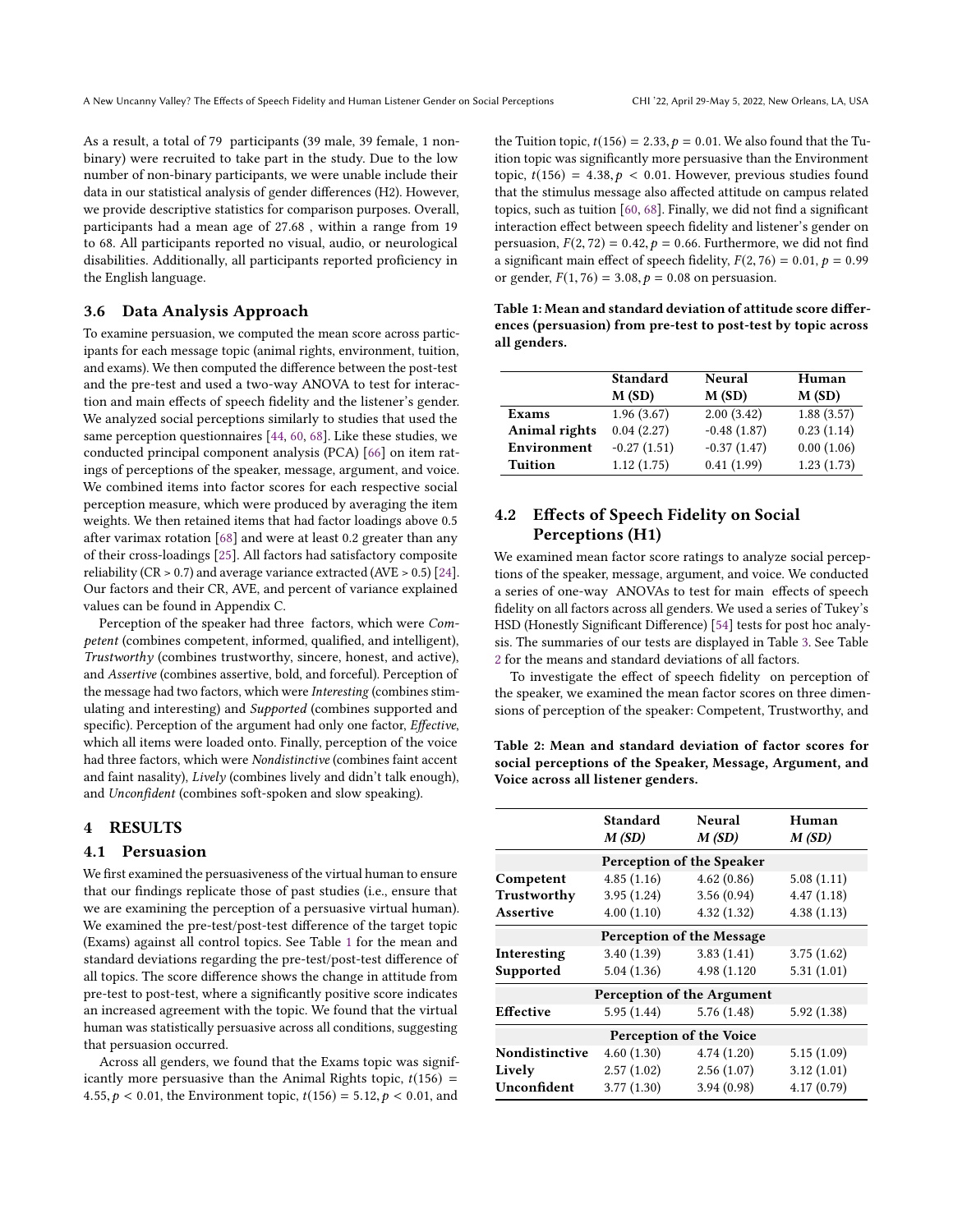<span id="page-5-0"></span>Table 3: Summary of two-way ANOVA tests for main and interaction efects of speech fdelity and listener's gender. An asterisk denotes a signifcant diference at p < 0.05.

|                            | Speech<br>Fidelity |                           | Listener's<br>Gender |         | Speech x<br>Gender |         |
|----------------------------|--------------------|---------------------------|----------------------|---------|--------------------|---------|
|                            | F                  | p                         | F                    | p       | F                  | p       |
|                            |                    | Perception of the Speaker |                      |         |                    |         |
| Competent                  | 1.26               | 0.29                      | 0.03                 | 0.87    | 0.93               | 0.40    |
| Trustworthy                | 4.32               | $0.02*$                   | 3.53                 | 0.06    | 3.76               | $0.03*$ |
| <b>Assertive</b>           | 0.79               | 0.46                      | 0.02                 | 0.89    | 3.07               | 0.05    |
| Perception of the Message  |                    |                           |                      |         |                    |         |
| Interesting                | 0.62               | 0.54                      | 0.05                 | 0.82    | 0.97               | 0.38    |
| Supported                  | 0.58               | 0.56                      | 0.28                 | 0.60    | 0.10               | 0.98    |
| Perception of the Argument |                    |                           |                      |         |                    |         |
| <b>Effective</b>           | 0.13               | 0.88                      | 0.52                 | 0.47    | 0.09               | 0.91    |
| Perception of the Voice    |                    |                           |                      |         |                    |         |
| Nondistinctive1.52         |                    | 0.23                      | 0.06                 | 0.82    | 1.09               | 0.34    |
| Lively                     | 2.47               | 0.09                      | 5.36                 | $0.02*$ | 1.50               | 0.23    |
| Unconfident                | 0.98               | 0.38                      | 0.75                 | 0.39    | 0.38               | 0.68    |

Assertive. See Table [2](#page-4-1) for the mean and standard deviations of these factor scores. We found a signifcant main efect of speech fidelity on the *Trustworthy* dimension,  $F(2, 76) = 4.32$ ,  $p = 0.017$ . A post hoc (Tukey's HSD) test revealed that Human speech ( $M =$  $4.47, SD = 1.18$ ) was rated as significantly more Trustworthy than Neural TTS ( $M = 3.56$ ,  $SD = 0.94$ ),  $p = 0.01$ . There were no signifcant diferences between Human speech and Standard TTS  $(M = 3.95, SD = 1.24)$ , or between Neural TTS and Standard TTS. H1 (Social Perceptions of the Speaker) was not supported because Neural TTS did not have signifcantly more favorable ratings of the speaker when compared to Standard TTS. We found no signifcant main efects of speech fdelity (see Table [3\)](#page-5-0) on perceptions of the message, argument, or voice.

## 4.3 Efects of Listener Gender (H2)

4.3.1 Effects on Social Perceptions. We examined the mean factor scores on three dimensions of perception of the voice: Nondistinctive, Lively, and Unconfdent. We found a signifcant main efect of gender,  $F(2, 76) = 5.36$ ,  $p = 0.02$ . A post hoc (Tukey's HSD) test revealed that female listeners ( $M = 3.03, SD = 1.08$ ) rated the virtual human's voice as more Lively than the male listeners  $(M = 2.49, SD = 0.97)$  did as a main effect across all conditions. We did not fnd a signifcant main efects of gender on any other social perception measures. For descriptive and comparison purposes, the non-binary participant, who was assigned to the Neural TTS condition, reported the rating of 2.0 for Lively.

4.3.2 Interaction Effects of Listener Gender. We found a significant interaction efect between speech fdelity and gender on the Trustworthy dimension (see Table [3\)](#page-5-0),  $F(2, 72) = 3.76$ ,  $p = 0.03$ . We show the interaction plot in Figure [2.](#page-5-1) A one-way ANOVA revealed there was a significant effect of speech fidelity on the Trustworthy dimension for male listeners,  $F(2, 36) = 7.06$ ,  $p = 0.003$ . A post hoc

## **Profile Plot of Trustworthy Factor**

<span id="page-5-1"></span>

Figure 2: Interaction plot of mean Trustworthy Factor ratings between male and female listeners.

(Tukey's HSD) test on the male listener data revealed that Human speech was rated as significantly more Trustworthy than both the Neural TTS ( $p = 0.003$ ) and the Standard TTS ( $p = 0.018$ ). There was no signifcant diference between the synthetic speech conditions. In contrast to male listeners, a one-way ANOVA revealed that there was no signifcant efect of speech fdelity on the Trustworthy dimension for female listeners,  $F(2, 36) = 0.725$ ,  $p = 0.491$ . H2 (Listener gender) was partly supported because male listeners rated the speaker more negatively than female listeners did (i.e., less Lively, but unlike our predictions, there was a signifcant interaction efect between listener gender and speech fdelity.

## 5 DISCUSSION

In this section, we frst discuss implications for further research based on our results, and then implications for virtual human design and development. We conclude the section by discussing the limitations of our work and paths for the future.

## 5.1 Neural TTS No Better than Standard TTS

Our results did not refect our predictions regarding the efects of speech fdelity. Since we compared a Neural and Standard version of the same TTS voice, we anticipated that the higher fdelity Neural TTS would produce more positive social perception ratings. Interestingly, we found that the virtual human with Human speech was rated as signifcantly more Trustworthy than one with Neural TTS, but there was no signifcant diference between Human speech and Standard TTS. Furthermore, there were no signifcant diferences between Neural TTS and Standard TTS with respect to any perception ratings. Although the Neural TTS voice used in this study was rated as more human-like and natural than its Standard TTS counterpart [\[13\]](#page-8-12), it did not produce more positive perceptions. Thus, our results indicate that more realistic TTS technology may not necessarily improve social perceptions of persuasive virtual humans, and may even be less optimal.

These results may be due to a phenomenon similar to the "uncanny valley" efect for aesthetics of robots and agents [\[38\]](#page-8-17), which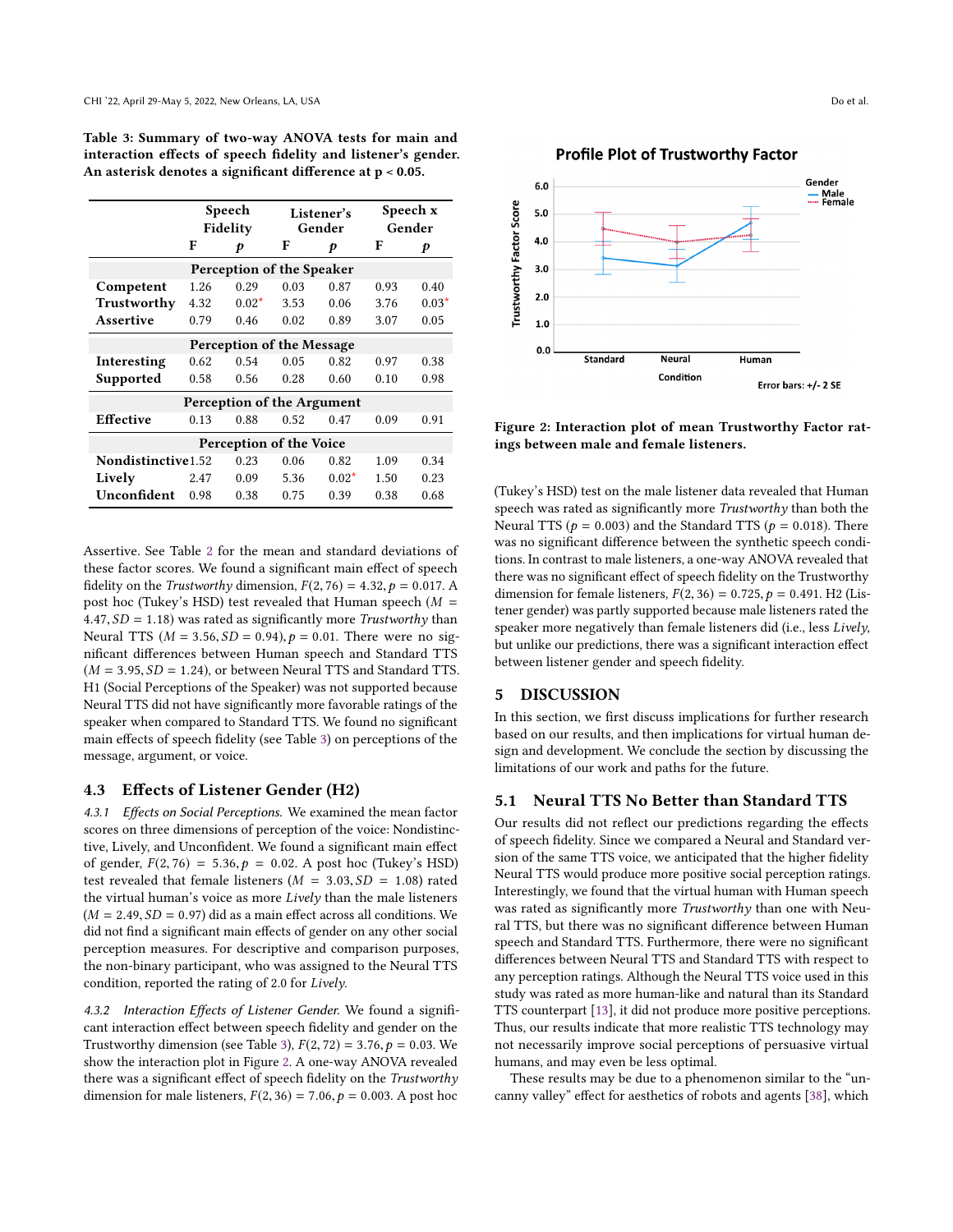|                         | Standard      |                 | Neural                            |                 | Human         |                 |
|-------------------------|---------------|-----------------|-----------------------------------|-----------------|---------------|-----------------|
|                         | Male<br>M(SD) | Female<br>M(SD) | Male<br>M(SD)                     | Female<br>M(SD) | Male<br>M(SD) | Female<br>M(SD) |
|                         |               |                 | Perception of the Speaker         |                 |               |                 |
| Competent               | 4.73(1.34)    | 4.96(0.96)      | 4.54(0.87)                        | 4.69(0.91)      | 5.33(0.98)    | 4.82(1.22)      |
| Trustworthy             | 3.42(1.36)    | 4.48(0.87)      | 3.13(0.75)                        | 4.00(0.97)      | 4.69(1.18)    | 4.25(1.19)      |
| Assertive               | 3.59(1.25)    | 4.41(0.78)      | 4.33(1.51)                        | 4.13(0.99)      | 4.74(0.93)    | 4.03(1.22)      |
|                         |               |                 | <b>Perception of the Message</b>  |                 |               |                 |
| Interesting             | 3.15(1.42)    | 3.65(1.37)      | 3.92(1.51)                        | 3.85(1.38)      | 4.08(1.58)    | 3.42(1.66)      |
| Supported               | 5.19(1.27)    | 4.89(1.49)      | 5.04(1.07)                        | 5.00(1.22)      | 5.35(1.01)    | 5.27(1.55)      |
|                         |               |                 | <b>Perception of the Argument</b> |                 |               |                 |
| <b>Effective</b>        | 5.76(0.97)    | 6.15(1.82)      | 5.82(1.46)                        | 5.87(1.49)      | 5.79(1.38)    | 6.04(1.44)      |
| Perception of the Voice |               |                 |                                   |                 |               |                 |
| Nondistinctive          | 4.77(1.38)    | 4.42(1.24)      | 4.77(1.27)                        | 4.69(1.22)      | 4.85(1.05)    | 5.46(1.09)      |
| Lively                  | 2.23(0.97)    | 2.92(0.98)      | 2.12(0.85)                        | 3.04(1.13)      | 3.12(0.82)    | 3.12(1.21)      |
| Unconfident             | 3.73(1.54)    | 3.81(1.07)      | 3.96(1.02)                        | 4.00(0.98)      | 3.92(1.12)    | 4.42(0.96)      |

Table 4: Mean and standard deviation of factor scores for social perceptions of the Speaker, Message, Argument, and Voice between male and female listeners.

describes an efect where increasing realism increases appeal only up to a point. At this point, increasing realism leads to unacceptable perceptions until realism essentially matches the real world. This may explain our results because the "uncanny valley" phenomenon can apply to non-visual aspects of a simulated experience [\[36\]](#page-8-36), such as the auditory aspects of our current study. The Neural TTS condition may have produced experiences similar to human speech, except for key infections and pauses within the speech synthesis. On the other hand, the Standard TTS condition likely produced less similar experiences, so an unnatural point within the synthesis is less likely to stand out. Since the virtual agent has a human-like appearance, these unnatural points in the synthesis may have caused participants to feel the "eeriness" that is commonly described by the uncanny valley efect.

This efect may also be attributed to mental load. Since mental load is inversely related to TTS quality, the Neural TTS condition may have caused a lower mental load compared to the Standard TTS condition [\[5\]](#page-8-24). The decreased mental load of Neural TTS may have allowed users to analyze specifc qualities of speech (e.g., key infections and pauses), thus causing the uncanny valley efect. On the other hand, the higher mental load of Standard TTS may have prohibited quality assessment.

## 5.2 User Gender May Afect Perceptions of Trust of Virtual Humans with TTS

We anticipated that listener gender would not interact with speech fidelity to affect social perceptions because an early study investigating older synthetic voices did not fnd an interaction efect [\[39\]](#page-8-10). However, we found a signifcant interaction efect between the listener's gender and the speaker's speech fdelity (see Table [3\)](#page-5-0). In our study, male listeners rated the speaker with the Human speech condition as signifcantly more Trustworthy than both Neural TTS and Standard TTS conditions. On the other hand, we found that female listeners did not signifcantly vary in judgments of the

speaker's Trustworthiness across conditions. These results reveal that listener gender may interact with modern synthetic speech, unlike older synthetic speech.

Recent reviews on speech in HCI [\[52,](#page-9-1) [56\]](#page-9-6) argue that early speech research may no longer apply to current interactions and may need to be investigated. Notably, our results difered from those found by Mullennix et al. [\[39\]](#page-8-10), who investigated early concatenative synthetic speech engines that were developed several decades ago. While Mullenix et al. reported that both male and female listeners rated human speech as more trustworthy than synthetic speech, we only found a signifcant diference for male listeners. Our fndings indicate that TTS voices may have improved to the point where both Standard TTS and Neural TTS may now be suitable for female listeners. However, this improvement may not suffice for male listeners, who still gave lower ratings of trust even for higher quality TTS. These fndings have important implications for virtual human research. Notably, male listeners may perceive trust of virtual humans with TTS diferently than female listeners. Because the gender of the listener plays a role in how a virtual human's speech is perceived, future studies that investigate the perception of virtual human speech should aim for gender balancing of participants.

These fndings can possibly be explained by the perception of the voice ratings. Although there were no signifcant interaction efects between listener gender and speech fdelity, female listeners found the voice of the virtual human to be more Lively than the male listeners did. Since male listeners rated the virtual human's voice as less Lively overall, they may have scrutinized the Trustworthiness of the virtual human more than female listeners and therefore gave lower ratings for the synthetic speech conditions. These results are in line with those of Kantharaju et al.'s, [\[30\]](#page-8-16) who recently reported that male listeners perceived persuasive virtual agents more negatively (i.e., distant, arrogant, and forceful) than female listeners did, regardless of the virtual agent's gender.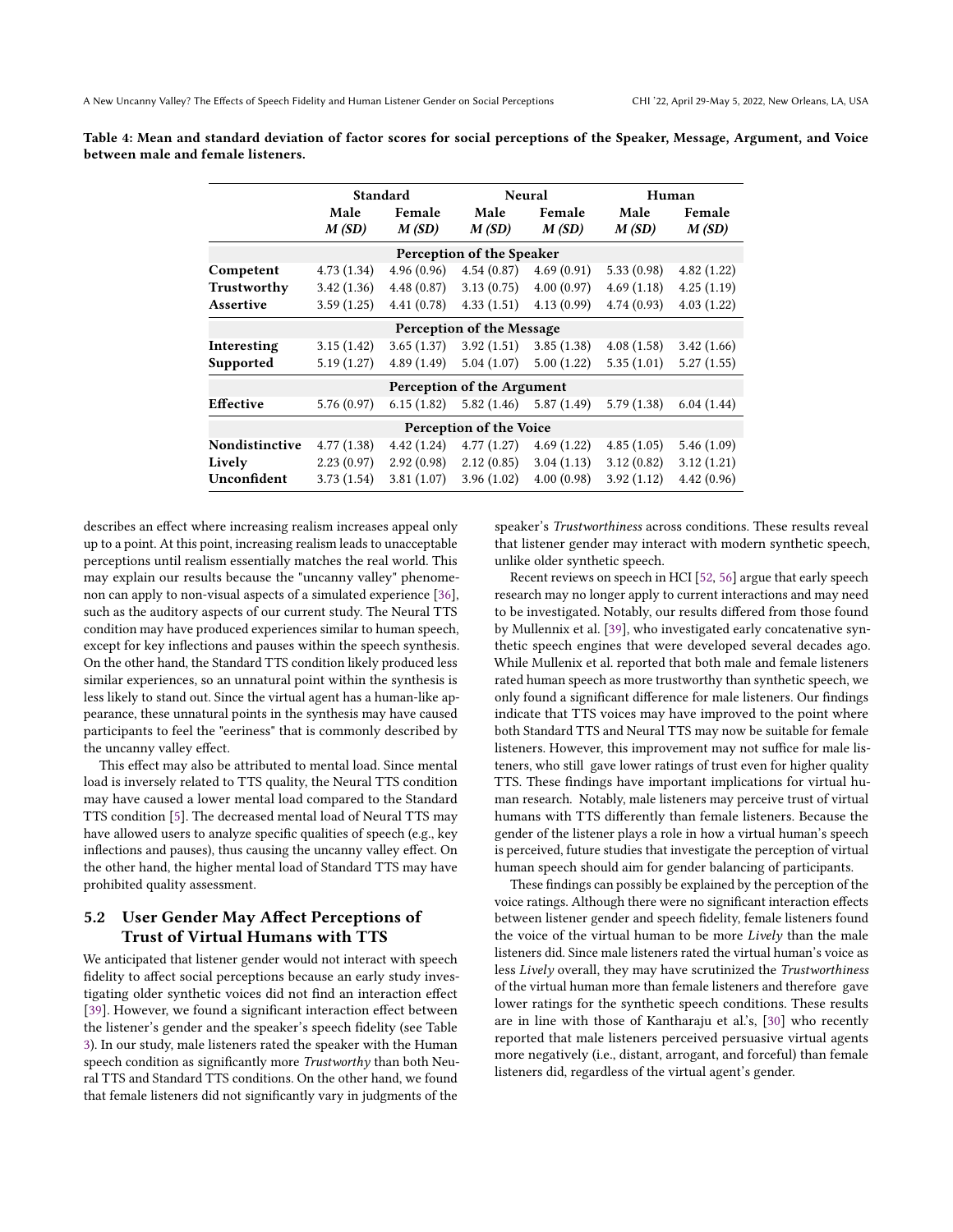Our results suggest that there may be growing evidence that men perceive persuasive virtual agents more negatively than women do. Furthermore, this negative perception could help explain our novel interaction effects between listener gender and speech fidelity (i.e., male listeners required more realistic speech for the virtual human to be acceptable). However, more work is necessary to determine the extent of these gender diferences. Our results may also difer from early studies due to the changing landscape of HCI. Within the last two decades since Mullennix et al. [\[39\]](#page-8-10) conducted their study, there has been a rapid increase in persuasive computing and virtual assistants, which mainly use female TTS personas [\[34\]](#page-8-31). There has been some concern that the gendering of virtual personal assistants may pose a societal harm by promoting harmful stereotypes of women [\[23,](#page-8-37) [34\]](#page-8-31). These interactions may have infuenced a male bias against female TTS that was not present in early studies. Finally, we consider gender diferences regarding trust as a possible reason for our results. Murphy and Tocher [\[40\]](#page-8-38) indicate that women are more reliant on building trust through communication in comparison to men. Similarly, Awad et al. [\[6\]](#page-8-39) argue that women are more network oriented, and react more to websites with humanistic elements in comparison to men. Since the virtual agent has a humanistic appearance and directly persuades the user through verbal communication, women may have been infuenced to trust all conditions, regardless of speech quality.

## 5.3 Implications for Virtual Human Design

Our results have important implications for the design of persuasive virtual humans. Our fndings indicate that Neural TTS may not be a favorable choice for a virtual human's speech. With respect to perception ratings, Neural TTS may actually be more unfavorable than Standard TTS, if we consider the Human speech condition as a "gold standard" [\[17\]](#page-8-4) of quality. Furthermore, there were no signifcant diferences between the Neural TTS and Standard TTS conditions. These results indicate that Standard TTS may be sufficient for applications. In this case, developers would not have to pay four times as much for neural TTS [\[3,](#page-7-2) [37\]](#page-8-40) or hire voice actors, which may slow down development or incur more costs.

We also found that listener gender plays an important role in social perception of virtual humans. Our results suggest that developers should keep their target audience in mind when designing the speech of virtual humans. Since male listeners perceived virtual humans with both types of synthetic speech as less Trustworthy than one with recorded human speech, it would be favorable to choose recorded human speech over synthetic speech, if the application is expected to have a substantial number of male users. On the other hand, female listeners did not have a signifcant diference between synthetic speech and recorded human speech. The use of either types of synthetic speech or recorded human speech may be suitable for an application intended for a female audience.

## 5.4 Limitations and Future Work

It is important to note that our study is limited to our specifc domain. We focused on a Caucasian female character and used a pre-written argument. Repeating the experiment with a virtual human of a diferent gender or ethnicity may yield diferent results. For example, users usually prefer agents with localized accents [\[56\]](#page-9-6), and using a non-localized accent may negatively afect perceptions. We investigated a female virtual human as an initial study due to the prevalence of female virtual agents. Although recent research indicates that gender stereotypes of virtual agents and synthetic voices are no longer as efective as previously assumed [\[41,](#page-8-27) [50\]](#page-9-17), further work is required to determine if these results hold for male and androgynous virtual humans, especially as the HCI community moves away from using female agents as a default [\[7\]](#page-8-41). We also used a standard American accent for all voice conditions. In addition, most of our participants were recruited from American university email lists and may not refect the general population.

In the future, we plan to further investigate the effects of speech fidelity using a mixed-method study. Our study was limited to Likert scale questions and did not provide the opportunity for open-ended discussion, which may provide further insights on our results. It would also be useful to examine diferent types of avatar styles (i.e., rendering styles), which may interact with voice [\[64\]](#page-9-26).

## 6 CONCLUSION

Our study focused on the efects of a persuasive virtual human's speech fdelity on social perception. We compared a standard concatenative TTS synthetic voice, a neural version of the same synthetic voice, and a recorded human voice using an established methodology employed in prior studies investigating persuasion [\[39,](#page-8-10) [60,](#page-9-5) [68\]](#page-9-12). While speech fdelity did not play a role in persuasion in previous studies [\[39,](#page-8-10) [60\]](#page-9-5), we were interested in social perception due to its role in user experience and general satisfaction.

We were motivated to investigate Neural TTS because prior research indicated that persuasive virtual humans with modern concatenative TTS synthetic voices were perceived as less trustworthy and less credible than virtual humans with human voices [\[45\]](#page-8-2). We predicted that Neural TTS would produce more favorable perceptions of the speaker compared to Standard TTS because it more accurately mimics human speech. However, we found that there were no signifcant diferences between the two synthetic speech conditions. Our results indicate that Standard TTS may be a more efective choice than Neural TTS in regards to perception of the speaker's Trustworthiness. We also found that asides from Trustworthiness, there were little diferences between all three speech conditions. Contrary to our predictions, we found that listener gender interacts with speech fidelity to affect social perception, where male listeners were more distrusting of virtual humans with TTS, unlike female listeners. Our results suggest that gender plays an important role in the perception of virtual humans with modern synthetic speech. Finally, we recommend that developers keep the gender of their target audience in mind when designing virtual humans in their applications.

## **REFERENCES**

- <span id="page-7-1"></span>[1] Amal Abdulrahman, Deborah Richards, and Ayse Aysin Bilgin. 2019. A Comparison of Human and Machine-Generated Voice. In 25th ACM Symposium on Virtual Reality Software and Technology (Parramatta, NSW, Australia) (VRST '19). Association for Computing Machinery, New York, NY, USA, Article 41, 2 pages. <https://doi.org/10.1145/3359996.3364754>
- <span id="page-7-0"></span>Sun Joo (Grace) Ahn. 2016. Using Avatars and Agents to Promote Real-World Health Behavior Changes. John Wiley & Sons, Ltd, Chapter 12, 171–180. [https:](https://doi.org/10.1002/9781118952788.ch12) [//doi.org/10.1002/9781118952788.ch12](https://doi.org/10.1002/9781118952788.ch12)
- <span id="page-7-2"></span>[3] Amazon Inc. 2021. Amazon Polly Pricing. <https://aws.amazon.com/polly/pricing/>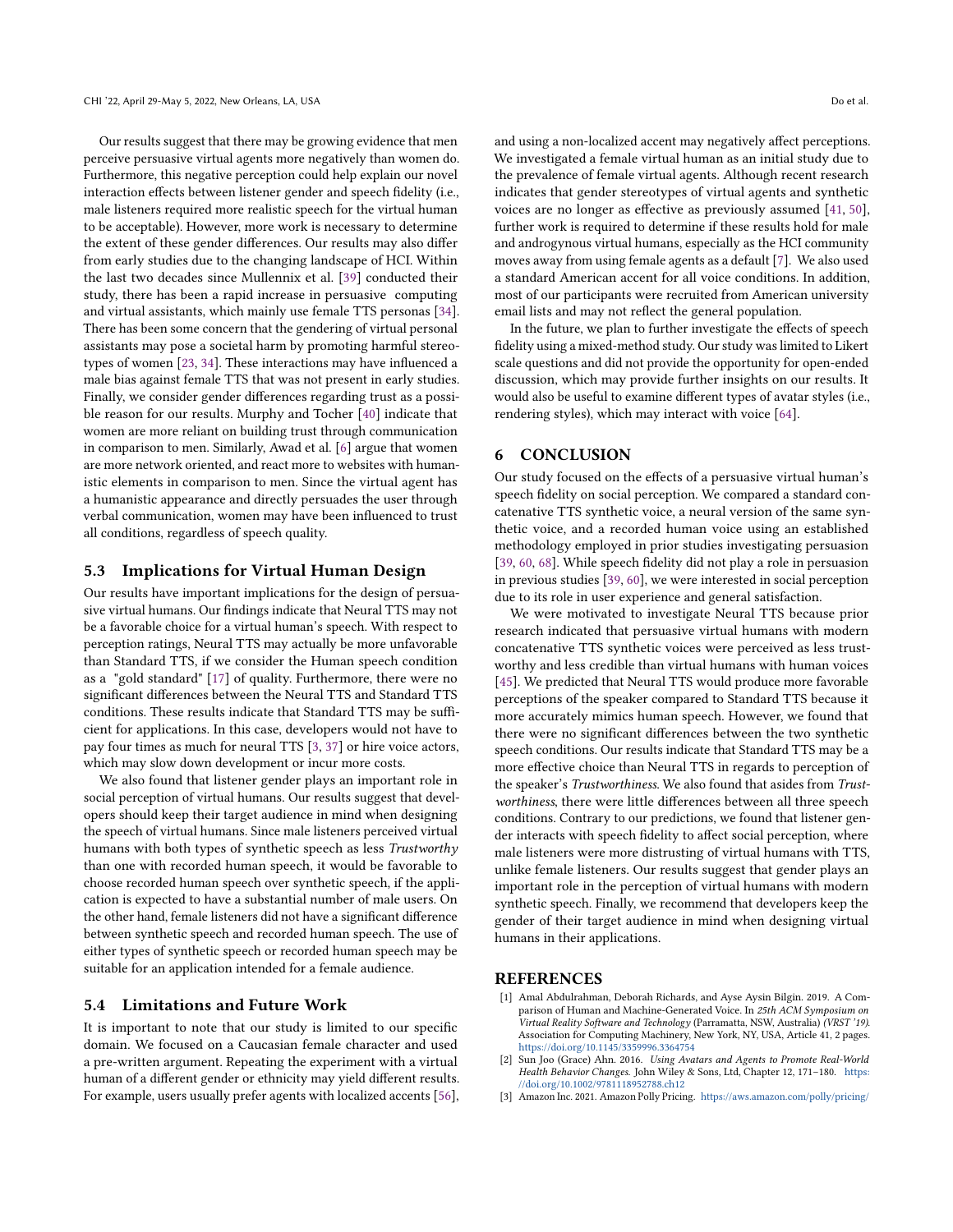A New Uncanny Valley? The Efects of Speech Fidelity and Human Listener Gender on Social Perceptions CHI '22, April 29-May 5, 2022, New Orleans, LA, USA

- <span id="page-8-28"></span>[4] Sercan Ö. Arık, Mike Chrzanowski, Adam Coates, Gregory Diamos, Andrew Gibiansky, Yongguo Kang, Xian Li, John Miller, Andrew Ng, Jonathan Raiman, Shubho Sengupta, and Mohammad Shoeybi. 2017. Deep Voice: Real-time Neural Text-to-Speech. In Proceedings of the 34th International Conference on Machine Learning (Proceedings of Machine Learning Research, Vol. 70), Doina Precup and Yee Whye Teh (Eds.). PMLR, 195–204. [https://proceedings.mlr.press/v70/arik17a.](https://proceedings.mlr.press/v70/arik17a.html) [html](https://proceedings.mlr.press/v70/arik17a.html)
- <span id="page-8-24"></span>[5] Sebastian Arndt, Jan-Niklas Antons, Rishabh Gupta, Khalil ur Rehman Laghari, Robert Schleicher, Sebastian Möller, and Tiago H. Falk. 2013. Subjective quality ratings and physiological correlates of synthesized speech. In 2013 Fifth International Workshop on Quality of Multimedia Experience (QoMEX). 152–157. <https://doi.org/10.1109/QoMEX.2013.6603229>
- <span id="page-8-39"></span>[6] Neveen F. Awad and Arik Ragowsky. 2008. Establishing trust in electronic commerce through online word of mouth: An examination across genders. Journal of Management Information Systems 24, 4 (2008), 101–121. [https:](https://doi.org/10.2753/MIS0742-1222240404) [//doi.org/10.2753/MIS0742-1222240404](https://doi.org/10.2753/MIS0742-1222240404)
- <span id="page-8-41"></span>[7] Dania Bilal and Jessica K. Barfeld. 2021. Hey There! What Do You Look Like? User Voice Switching and Interface Mirroring in Voice-Enabled Digital Assistants (VDAs). Proceedings of the Association for Information Science and Technology 58, 1 (2021), 1–12. <https://doi.org/10.1002/pra2.431>
- <span id="page-8-25"></span>[8] Sung-Woo Byun and Seok-Pil Lee. 2021. Design of a Multi-Condition Emotional Speech Synthesizer. Applied Sciences 11, 3 (Jan 2021), 1144. [https://doi.org/10.](https://doi.org/10.3390/app11031144) [3390/app11031144](https://doi.org/10.3390/app11031144)
- <span id="page-8-23"></span>[9] João Paulo Cabral, Benjamin R. Cowan, Katja Zibrek, and Rachel McDonnell. 2017. The Infuence of Synthetic Voice on the Evaluation of a Virtual Character. In Proc. Interspeech 2017. 229–233. <https://doi.org/10.21437/Interspeech.2017-325>
- <span id="page-8-19"></span>[10] Veena Chattaraman, Wi Suk Kwon, Juan E. Gilbert, and Yishuang Li. 2014. Virtual shopping agents Persona efects for older users. Journal of Research in Interactive Marketing 8, 2 (2014), 144–162. <https://doi.org/10.1108/JRIM-08-2013-0054>
- <span id="page-8-11"></span>[11] Erin K. Chiou, Noah L. Schroeder, and Scotty D. Craig. 2020. How we trust, perceive, and learn from virtual humans: The infuence of voice quality. Computers and Education 146 (2020). <https://doi.org/10.1016/j.compedu.2019.103756>
- <span id="page-8-15"></span>[12] Leigh Clark, Philip Doyle, Diego Garaialde, Emer Gilmartin, Stephan Schlögl, Jens Edlund, Matthew Aylett, João Cabral, Cosmin Munteanu, Justin Edwards, and Benjamin R Cowan. 2019. The State of Speech in HCI: Trends, Themes and Challenges. Interacting with Computers 31, 4 (2019), 349–371. [https://doi.org/10.](https://doi.org/10.1093/iwc/iwz016) [1093/iwc/iwz016](https://doi.org/10.1093/iwc/iwz016)
- <span id="page-8-12"></span>[13] Michelle Cohn and Georgia Zellou. 2020. Perception of Concatenative vs. Neural Text-To-Speech (TTS): Diferences in Intelligibility in Noise and Language Attitudes. In Proc. Interspeech 2020. 1733–1737. [https://doi.org/10.21437/Interspeech.](https://doi.org/10.21437/Interspeech.2020-1336) [2020-1336](https://doi.org/10.21437/Interspeech.2020-1336)
- <span id="page-8-13"></span>[14] Marvin Coto-Jiménez and John Goddard-Close. 2018. LSTM Deep Neural Networks Postfltering for Enhancing Synthetic Voices. International Journal of Pattern Recognition and Artifcial Intelligence 32, 1 (2018). [https://doi.org/10.1142/](https://doi.org/10.1142/S021800141860008X) [S021800141860008X](https://doi.org/10.1142/S021800141860008X)
- <span id="page-8-0"></span>[15] Scotty D. Craig and Noah L. Schroeder. 2017. Reconsidering the voice effect when learning from a virtual human. Computers and Education 114 (2017), 193–205. <https://doi.org/10.1016/j.compedu.2017.07.003>
- <span id="page-8-29"></span>[16] Brody Downs, Aprajita Shukla, Mikey Krentz, Maria Soledad Pera, Katherine Landau Wright, Casey Kennington, and Jerry Fails. 2020. Guiding the Selection of Child Spellchecker Suggestions Using Audio and Visual Cues. In Proceedings of the Interaction Design and Children Conference (London, United Kingdom) (IDC '20). Association for Computing Machinery, New York, NY, USA, 398–408. <https://doi.org/10.1145/3392063.3394390>
- <span id="page-8-4"></span>[17] Mateusz Dubiel, Martin Halvey, Pilar Oplustil Gallegos, and Simon King. 2020. Persuasive Synthetic Speech: Voice Perception and User Behaviour. In Proceedings of the 2nd Conference on Conversational User Interfaces (Bilbao, Spain) (CUI '20). Association for Computing Machinery, New York, NY, USA, Article 6, 9 pages. <https://doi.org/10.1145/3405755.3406120>
- <span id="page-8-8"></span>[18] Justin Edwards and Elaheh Sanoubari. 2019. A Need for Trust in Conversational Interface Research. In Proceedings of the 1st International Conference on Conversational User Interfaces (Dublin, Ireland) (CUI '19). Association for Computing Machinery, New York, NY, USA, Article 21, 3 pages. [https://doi.org/10.1145/](https://doi.org/10.1145/3342775.3342809) [3342775.3342809](https://doi.org/10.1145/3342775.3342809)
- <span id="page-8-7"></span>[19] Jasper Feine, Ulrich Gnewuch, Stefan Morana, and Alexander Maedche. 2019. A Taxonomy of Social Cues for Conversational Agents. International Journal of Human-Computer Studies 132 (2019), 138–161. [https://doi.org/10.1016/j.ijhcs.](https://doi.org/10.1016/j.ijhcs.2019.07.009) [2019.07.009](https://doi.org/10.1016/j.ijhcs.2019.07.009)
- <span id="page-8-18"></span>[20] B.J. Fogg. 2002. Persuasive Technology: Using Computers to Change What We Think and Do.
- <span id="page-8-21"></span>[21] Li Gong and Cliford Nass. 2007. When a Talking-Face Computer Agent is Half-Human and Half-Humanoid: Human Identity and Consistency Preference. Human Communication Research 33, 2 (2007), 163–193. [https://doi.org/10.1111/j.](https://doi.org/10.1111/j.1468-2958.2007.00295.x) [1468-2958.2007.00295.x](https://doi.org/10.1111/j.1468-2958.2007.00295.x)
- <span id="page-8-20"></span>[22] Rosanna E. Guadagno, Jim Blascovich, Jeremy N. Bailenson, and Cade Mccall. 2007. Virtual humans and persuasion: The efects of agency and behavioral realism. Media Psychology 10, 1 (2007), 1–22. <https://doi.org/10.108/15213260701300865>
- <span id="page-8-37"></span>[23] Florian Habler, Valentin Schwind, and Niels Henze. 2019. Efects of Smart Virtual Assistants' Gender and Language. In Proceedings of Mensch Und Computer 2019 (Hamburg, Germany) (MuC'19). Association for Computing Machinery, New York, NY, USA, 469–473. <https://doi.org/10.1145/3340764.3344441>
- <span id="page-8-35"></span>[24] Joseph F. Hair, William C. Black, Barry J. Babin, and Rolph E. Anderson. 2009. Multivariate Data Analysis (7th Edition).
- <span id="page-8-34"></span>[25] Tilo Hartmann, Werner Wirth, Holger Schramm, Christoph Klimmt, Peter Vorderer, André Gysbers, Saskia Böcking, Niklas Ravaja, Jari Laarni, Timo Saari, Feliz Gouveia, and Ana Maria Sacau. 2016. The Spatial Presence Experience Scale (SPES). Journal of Media Psychology 28, 1 (2016), 1–15. [https:](https://doi.org/10.1027/1864-1105/a000137) [//doi.org/10.1027/1864-1105/a000137](https://doi.org/10.1027/1864-1105/a000137)
- <span id="page-8-32"></span>[26] Holotech Studios. 2017. Audio based Lipsync. [https://facerig.com/docs/facerig](https://facerig.com/docs/facerig-studio-docs/advanced-user-interface/audio-based-lipsync/)[studio-docs/advanced-user-interface/audio-based-lipsync/](https://facerig.com/docs/facerig-studio-docs/advanced-user-interface/audio-based-lipsync/)
- <span id="page-8-30"></span>[27] Holotech Studios. 2021. FaceRig. <https://facerig.com/>
- <span id="page-8-14"></span>[28] Xuedong Huang. 2018. Microsoft's new neural text-to-speech service helps machines speak like people. [https://azure.microsoft.com/en-us/blog/microsoft](https://azure.microsoft.com/en-us/blog/microsoft-s-new-neural-text-to-speech-service-helps-machines-speak-like-people/)[s-new-neural-text-to-speech-service-helps-machines-speak-like-people/](https://azure.microsoft.com/en-us/blog/microsoft-s-new-neural-text-to-speech-service-helps-machines-speak-like-people/)
- <span id="page-8-26"></span>[29] Justine Humphry and Chris Chesher. 2021. Preparing for smart voice assistants: Cultural histories and media innovations. New Media & Society 23, 7 (2021), 1971–1988. <https://doi.org/10.1177/1461444820923679>
- <span id="page-8-16"></span>[30] Reshmashree B. Kantharaju, Dominic De Franco, Alison Pease, and Catherine Pelachaud. 2018. Is Two Better than One? Efects of Multiple Agents on User Persuasion. In Proceedings of the 18th International Conference on Intelligent Virtual Agents (Sydney, NSW, Australia) (IVA '18). Association for Computing Machinery, New York, NY, USA, 255–262. <https://doi.org/10.1145/3267851.3267890>
- <span id="page-8-5"></span>[31] Rabia Fatima Khan and Alistair Sutclife. 2014. Attractive Agents Are More Persuasive. International Journal of Human-Computer Interaction 30, 2 (2014), 142–150. <https://doi.org/10.1080/10447318.2013.839904>
- <span id="page-8-1"></span>[32] Yanghee Kim, Amy L Baylor, and Gabreille Reed. 2004. Pedagogical agents' personas: Which afects more, image or voice? The Annual Conference of Association for Educational Communications and Technology (AECT) October (2004). <https://doi.org/10.13140/2.1.1802.4327>
- <span id="page-8-6"></span>[33] Chang Liu and Diane Kewley-Port. 2004. Vowel formant discrimination for high-fdelity speech. The Journal of the Acoustical Society of America 116, 2 (2004), 1224–1233. <https://doi.org/10.1121/1.1768958>
- <span id="page-8-31"></span>[34] Nóra Ni Loideain and Rachel Adams. 2020. From Alexa to Siri and the GDPR: The gendering of Virtual Personal Assistants and the role of Data Protection Impact Assessments. Computer Law and Security Review 36 (2020), 1–14. [https:](https://doi.org/10.1016/j.clsr.2019.105366) [//doi.org/10.1016/j.clsr.2019.105366](https://doi.org/10.1016/j.clsr.2019.105366)
- <span id="page-8-9"></span>[35] Ryan P. McMahan, Doug A. Bowman, David J. Zielinski, and Rachael B. Brady. 2012. Evaluating Display Fidelity and Interaction Fidelity in a Virtual Reality Game. IEEE Transactions on Visualization and Computer Graphics 18, 4 (2012), 626–633. <https://doi.org/10.1109/TVCG.2012.43>
- <span id="page-8-36"></span>[36] Ryan P. McMahan, Chengyuan Lai, and Swaroop K. Pal. 2016. Interaction fdelity: The uncanny valley of virtual reality interactions. International Conference on Virtual, Augmented and Mixed Reality 9740 (2016), 59–70. [https://doi.org/10.](https://doi.org/10.1007/978-3-319-39907-2_6) [1007/978-3-319-39907-2\\_6](https://doi.org/10.1007/978-3-319-39907-2_6)
- <span id="page-8-40"></span>[37] Microsoft Corporation. 2021. Cognitive Services pricing. [https://azure.microsoft.](https://azure.microsoft.com/en-us/pricing/details/cognitive-services/speech-services/) [com/en-us/pricing/details/cognitive-services/speech-services/](https://azure.microsoft.com/en-us/pricing/details/cognitive-services/speech-services/)
- <span id="page-8-17"></span>[38] Masahiro Mori, Karl F. MacDorman, and Norri Kageki. 2012. The Uncanny Valley [From the Field]. IEEE Robotics Automation Magazine 19, 2 (2012), 98–100. <https://doi.org/10.1109/MRA.2012.2192811>
- <span id="page-8-10"></span>[39] John W. Mullennix, Steven E. Stern, Stephen J. Wilson, and Corrie Lynn Dyson. 2003. Social perception of male and female computer synthesized speech. Computers in Human Behavior 19, 4 (2003), 407–424. [https://doi.org/10.1016/S0747-](https://doi.org/10.1016/S0747-5632(02)00081-X) [5632\(02\)00081-X](https://doi.org/10.1016/S0747-5632(02)00081-X)
- <span id="page-8-38"></span>[40] Gregory B. Murphy and Neil Tocher. 2011. Gender diferences in the efectiveness of online trust building information cues: An empirical examination. Journal of High Technology Management Research 22, 1 (2011), 26–35. [https://doi.org/10.](https://doi.org/10.1016/j.hitech.2011.03.004) [1016/j.hitech.2011.03.004](https://doi.org/10.1016/j.hitech.2011.03.004)
- <span id="page-8-27"></span>[41] Procheta Nag and Özge Nilay Yalçın. 2020. Gender Stereotypes in Virtual Agents. In Proceedings of the 20th ACM International Conference on Intelligent Virtual Agents (Virtual Event, Scotland, UK) (IVA '20). Association for Computing Machinery, New York, NY, USA, Article 41, 8 pages. [https://doi.org/10.1145/3383652.](https://doi.org/10.1145/3383652.3423876) [3423876](https://doi.org/10.1145/3383652.3423876)
- <span id="page-8-22"></span>[42] Cllifford Nass and Scott Brave. 2005. Wired for Speech.
- <span id="page-8-3"></span>[43] Greg Nyilasy. 2019. Fake news: When the dark side of persuasion takes over. International Journal of Advertising 38, 2 (2019), 336–342. [https://doi.org/10.1080/](https://doi.org/10.1080/02650487.2019.1586210) [02650487.2019.1586210](https://doi.org/10.1080/02650487.2019.1586210)
- <span id="page-8-33"></span>[44] Kohei Ogawa, Christoph Bartneck, Daisuke Sakamoto, Takayuki Kanda, Tetsuo Ono, and Hiroshi Ishiguro. 2018. Can an android persuade you? In Geminoid Studies. Springer Singapore, 235–247. [https://doi.org/10.1109/ROMAN.2009.](https://doi.org/10.1109/ROMAN.2009.5326352) [5326352](https://doi.org/10.1109/ROMAN.2009.5326352)
- <span id="page-8-2"></span>[45] Dhaval Parmar, Stefán Ólafsson, Dina Utami, Prasanth Murali, and Timothy Bickmore. 2020. Navigating the Combinatorics of Virtual Agent Design Space to Maximize Persuasion. In Proceedings of the 19th International Conference on Autonomous Agents and MultiAgent Systems (Auckland, New Zealand) (AAMAS '20). International Foundation for Autonomous Agents and Multiagent Systems,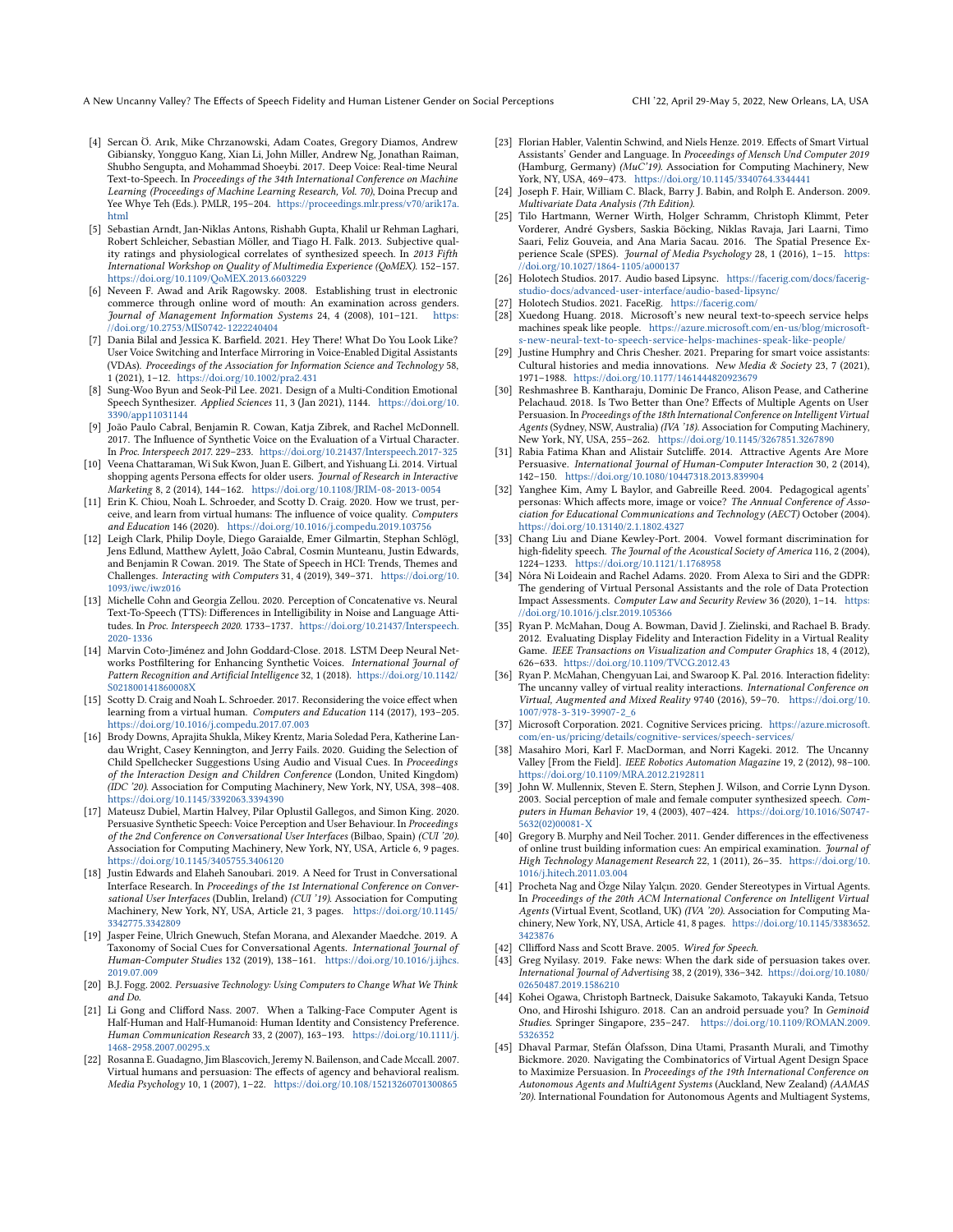Richland, SC, 1010–1018.

- <span id="page-9-21"></span>[46] Richard E. Petty and John T. Cacioppo. 1986. Communication and persuasion: Central and peripheral routes to attitude change. Springer-Verlag, New York.
- <span id="page-9-8"></span>[47] Richard E. Petty and John T. Cacioppo. 1986. The elaboration likelihood model of persuasion. Advances in Experimental Social Psychology 19, C (1986), 123–205. [https://doi.org/10.1016/S0065-2601\(08\)60214-2](https://doi.org/10.1016/S0065-2601(08)60214-2)
- <span id="page-9-7"></span>[48] Pierre Philip, Lucile Dupuy, Marc Auriacombe, Fushia Serre, Etienne de Sevin, Alain Sauteraud, and Jean Arthur Micoulaud-Franchi. 2020. Trust and acceptance of a virtual psychiatric interview between embodied conversational agents and outpatients. npj Digital Medicine 3, 2 (2020), 1–7. [https://doi.org/10.1038/s41746-](https://doi.org/10.1038/s41746-019-0213-y) [019-0213-y](https://doi.org/10.1038/s41746-019-0213-y)
- <span id="page-9-14"></span>[49] Delphine Potdevin, Nicolas Sabouret, and Céline Clavel. 2020. An intimate virtual counselor for a better user experience. In ACM International Conference on Intelligent Virtual Agents 2020 (IVA 2020). 1–3. [https://doi.org/10.1145/3383652.](https://doi.org/10.1145/3383652.3423859) [3423859](https://doi.org/10.1145/3383652.3423859)
- <span id="page-9-17"></span>[50] Nisha Raghunath, Paris Myers, Christopher A. Sanchez, and Naomi T. Fitter. 2021. Women Are Funny: Infuence of Apparent Gender and Embodiment in Robot Comedy. In Social Robotics, Haizhou Li, Shuzhi Sam Ge, Yan Wu, Agnieszka Wykowska, Hongsheng He, Xiaorui Liu, Dongyu Li, and Jairo Perez-Osorio (Eds.). Springer International Publishing, Cham, 3–13.
- <span id="page-9-22"></span>[51] Ricardo Reimao and Vassilios Tzerpos. 2019. FoR: A Dataset for Synthetic Speech Detection. In 2019 International Conference on Speech Technology and Human-Computer Dialogue (SpeD). 1–10. <https://doi.org/10.1109/SPED.2019.8906599>
- <span id="page-9-1"></span>[52] Jon Rogers, Loraine Clarke, Martin Skelly, Nick Taylor, Pete Thomas, Michelle Thorne, Solana Larsen, Katarzyna Odrozek, Julia Kloiber, Peter Bihr, Anab Jain, Jon Arden, and Max von Grafenstein. 2019. Our Friends Electric: Refections on Advocacy and Design Research for the Voice Enabled Internet. In Proceedings of the 2019 CHI Conference on Human Factors in Computing Systems (Glasgow, Scotland, UK) (CHI<sup>3</sup>19). Association for Computing Machinery, New York, NY, USA, 1–13. <https://doi.org/10.1145/3290605.3300344>
- <span id="page-9-0"></span>[53] Maaike Roubroeks, Jaap Ham, and Cees Midden. 2011. When artifcial social agents try to persuade people: The role of social agency on the occurrence of psychological reactance. International Journal of Social Robotics 3 (2011), 155–165. <https://doi.org/10.1007/s12369-010-0088-1>
- <span id="page-9-25"></span>[54] Neil Salkind. 2010. Tukey's Honestly Significant Difference (HSD) Test. Sage, Thousand Oaks, CA. 1–5 pages. <https://doi.org/10.4135/9781412961288.n181>
- <span id="page-9-10"></span>[55] Daniel Schulman and Timothy Bickmore. 2009. Persuading Users through Counseling Dialogue with a Conversational Agent. In Proceedings of the 4th International Conference on Persuasive Technology (Claremont, California, USA) (Persuasive '09). Association for Computing Machinery, New York, NY, USA, Article 25, 8 pages. <https://doi.org/10.1145/1541948.1541983>
- <span id="page-9-6"></span>[56] Katie Seaborn, Norihisa P. Miyake, Peter Pennefather, and Mihoko Otake-Matsuura. 2021. Voice in Human–Agent Interaction: A Survey. ACM Comput. Surv. 54, 4, Article 81 (2021), 43 pages. <https://doi.org/10.1145/3386867>
- <span id="page-9-18"></span>[57] Julien Simon. 2019. Amazon Polly Introduces Neural Text-To-Speech and Newscaster Style. [https://aws.amazon.com/blogs/aws/amazon-polly-introduces](https://aws.amazon.com/blogs/aws/amazon-polly-introduces-neural-text-to-speech-and-newscaster-style/)[neural-text-to-speech-and-newscaster-style/](https://aws.amazon.com/blogs/aws/amazon-polly-introduces-neural-text-to-speech-and-newscaster-style/)
- <span id="page-9-2"></span>[58] Paul Skalski and Ron Tamborini. 2007. The role of social presence in interactive agent-based persuasion. Media Psychology 10, 3 (2007), 385-413. [https://doi.org/](https://doi.org/10.1080/15213260701533102) [10.1080/15213260701533102](https://doi.org/10.1080/15213260701533102)
- <span id="page-9-20"></span>[59] Katta Spiel, Oliver L. Haimson, and Danielle Lottridge. 2019. How to Do Better with Gender on Surveys: A Guide for HCI Researchers. Interactions 26, 4 (jun 2019), 62–65. <https://doi.org/10.1145/3338283>
- <span id="page-9-5"></span>[60] Steven E. Stern, John W. Mullennix, Corrie Lynn Dyson, and Stephen J. Wilson. 1999. The persuasiveness of synthetic speech versus human speech. Human Factors 41, 4 (1999), 588–595. <https://doi.org/10.1518/001872099779656680>
- <span id="page-9-11"></span>[61] Steven E. Stern, John W. Mullennix, and Ilya Yaroslavsky. 2006. Persuasion and social perception of human vs. synthetic voice across person as source and computer as source conditions. International Journal of Human Computer Studies 64, 1 (2006), 43–52. <https://doi.org/10.1016/j.ijhcs.2005.07.002>
- <span id="page-9-13"></span>[62] Su-Mae Tan and Tze Wei Liew. 2020. Designing Embodied Virtual Agents as Product Specialists in a Multi-Product Category E-Commerce: The Roles of Source Credibility and Social Presence. International Journal of Human–Computer Interaction 36, 12 (2020), 1136–1149. <https://doi.org/10.1080/10447318.2020.1722399>
- <span id="page-9-19"></span>[63] Cara Tannenbaum, Robert P. Ellis, Friederike Eyssel, James Zou, and Londa Schiebinger. 2019. Sex and gender analysis improves science and engineering. Nature 575 (2019), 137–146. <https://doi.org/10.1038/s41586-019-1657-6>
- <span id="page-9-26"></span>[64] Ilaria Torre, Emma Carrigan, Killian McCabe, Rachel McDonnell, and Naomi Harte. 2018. Survival at the museum: A cooperation experiment with emotionally expressive virtual characters. 2018 International Conference on Multimodal Interaction (ICMI '18) (2018), 423–427. <https://doi.org/10.1145/3242969.3242984>
- <span id="page-9-9"></span>[65] Renske Van Enschot-Van Dijk, Lettica Hustinx, and Hans Hoeken. 2003. The Concept of Argument Quality in the Elaboration Likelihood Model. Springer Netherlands, Dordrecht, 319–335. [https://doi.org/10.1007/978-94-007-1078-8\\_25](https://doi.org/10.1007/978-94-007-1078-8_25)
- <span id="page-9-24"></span>[66] Svante Wold, Kim Esbensen, and Paul Geladi. 1987. Principal Component Analysis. Chemometrics and intelligent laboratory systems 2, 1-3 (1987), 37–52.
- <span id="page-9-4"></span>[67] James E. Young, Richard Hawkins, Ehud Sharlin, and Takeo Igarashi. 2009. Toward acceptable domestic robots: Applying insights from social psychology.

International Journal of Social Robotics 1, 1 (2009), 95–108. [https://doi.org/10.](https://doi.org/10.1007/s12369-008-0006-y) [1007/s12369-008-0006-y](https://doi.org/10.1007/s12369-008-0006-y)

- <span id="page-9-12"></span>[68] Catherine Zanbaka, Paula Goolkasian, and Larry Hodges. 2006. Can a Virtual Cat Persuade You? The Role of Gender and Realism in Speaker Persuasiveness. In Proceedings of the SIGCHI Conference on Human Factors in Computing Systems (Montréal, Québec, Canada) (CHI '06). Association for Computing Machinery, New York, NY, USA, 1153–1162. <https://doi.org/10.1145/1124772.1124945>
- <span id="page-9-3"></span>[69] Leslie A Zebrowitz. 1990. Social perception. Thomson Brooks/Cole Publishing
- <span id="page-9-23"></span>Co. [70] Sebastian Zepf, Neska El Haouij, Wolfgang Minker, Javier Hernandez, and Rosalind W. Picard. 2020. EmpathicGPS: Exploring the Role of Voice Tonality in Navigation Systems during Simulated Driving. In Extended Abstracts of the 2020 CHI Conference on Human Factors in Computing Systems (Honolulu, HI, USA) (CHI EA '20). Association for Computing Machinery, New York, NY, USA, 1–7. <https://doi.org/10.1145/3334480.3382935>
- <span id="page-9-16"></span>[71] Katja Zibrek, Ludovic Hoyet, Kerstin Ruhland, and Rachel McDonnell. 2013. Evaluating the Efect of Emotion on Gender Recognition in Virtual Humans. In Proceedings of the ACM Symposium on Applied Perception (Dublin, Ireland) (SAP '13). Association for Computing Machinery, New York, NY, USA, 45–49. <https://doi.org/10.1145/2492494.2492510>
- <span id="page-9-15"></span>[72] Katja Zibrek and Rachel McDonnell. 2014. Does Render Style Afect Perception of Personality in Virtual Humans?. In Proceedings of the ACM Symposium on Applied Perception (Vancouver, British Columbia, Canada) (SAP '14). Association for Computing Machinery, New York, NY, USA, 111–115. [https://doi.org/10.](https://doi.org/10.1145/2628257.2628270) [1145/2628257.2628270](https://doi.org/10.1145/2628257.2628270)

## A ATTITUDE ASSESSMENT QUESTIONNAIRE

The following statements, shown grouped by topic, were administered to the participant [46]. Statements marked with an asterisk are reverse scored. This asterisk is not shown to the participant.

#### Environment

- The proper disposal of industrial toxic waste is one of the most serious problems facing our country.
- \*\*The "greenhouse effect" is not as serious as the media would have us believe.
- Oil drilling off the coast of California should not be allowed under any circumstances.

## Comprehensive Exams

- Required comprehensive exams before college graduation, in a student's major, can beneft both the student and the university through increased corporate and individual donations.
- \*\*Required comprehensive exams before college graduation, in a student's major, are a waste of time and money for the student and the university.
- Students attending universities that require comprehensive exams have higher chances of getting better paying jobs.

#### Animal Rights

- The use of animals for research purposes is inhumane and morally unjustifed.
- \*\*Animal experimentation is an essential tool for scientifc and medical research.
- \*\*Research involving animal subjects may some day be instrumental in saving the life of your child or the child of someone close to you.

## Tuition Raises

- \*\*A 5 percent raise in tuition would be an unfair burden on the students who are attending the university.
- A 5 percent raise in tuition could substantially raise the quality of the education at a university.
- The income raised by a 5 percent tuition hike could raise the quality of life for the students who are there.